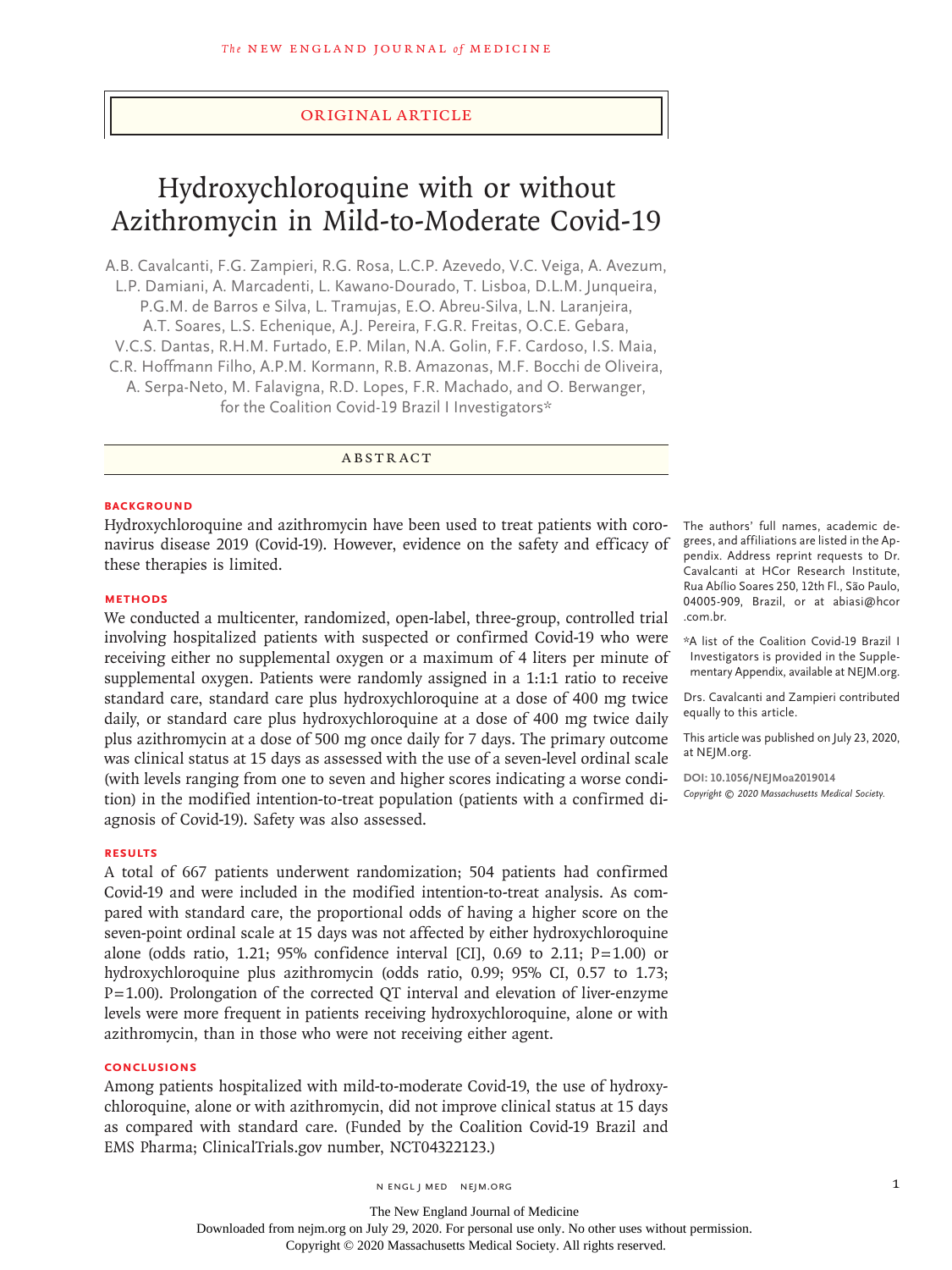CORONAVIRUS DISEASE 2019 (COVID-19),<br>the disease caused by SARS-CoV-2 (severe<br>acute respiratory syndrome coronavirus 2),<br>is associated with considerable morbidity and the disease caused by SARS-CoV-2 (severe acute respiratory syndrome coronavirus 2), is associated with considerable morbidity and mortality.1,2 Hydroxychloroquine has antiviral effects in vitro, and, in association with azithromycin, was suggested to decrease SARS-CoV-2 viral load in a small, nonrandomized study.3,4 On the basis of this evidence, hydroxychloroquine plus azithromycin has been used by some practitioners to treat patients with Covid-19. Furthermore, some national regulatory agencies have authorized the use of hydroxychloroquine in hospitalized patients with this disease.<sup>5,6</sup> However, observational studies have suggested no beneficial effect of chloroquine or hydroxychloroquine in hospitalized patients with Covid-19.7,8 Previous randomized, controlled trials have shown no benefit of hydroxychloroquine for either postexposure prophylaxis or treatment of Covid-19.9-11 We performed a multicenter, randomized, openlabel, controlled trial (Coalition Covid-19 Brazil I) to assess whether hydroxychloroquine, either alone or in combination with azithromycin, would be effective in improving clinical status at 15 days after hospital admission due to mild-to-moderate Covid-19.

## METHODS

#### **Trial Design and Oversight**

We conducted this three-group trial at 55 hospitals in Brazil. The trial was designed by the executive committee (see the Supplementary Appendix, available with the full text of this article at NEJM.org) and approved by the Brazilian National Commission for Research Ethics, the Brazilian Health Regulatory Agency (ANVISA), and ethics committees at the participating sites. The trial was funded by the hospitals and research institutes participating in Coalition Covid-19 Brazil (see the Supplementary Appendix). EMS Pharma provided additional funding and logistic support for the trial and also donated and supplied the trial drugs. EMS Pharma had no role in the conduct of the trial, the analysis, or the decision to submit the manuscript for publication. The trial was overseen by an independent international data and safety monitoring committee. The executive committee vouches for the completeness and accuracy of the data and for the fidelity of the trial to the protocol (available at NEJM.org).

## **Participants**

The trial included consecutive patients who were 18 years of age or older and who had been hospitalized with suspected or confirmed Covid-19 with 14 or fewer days since symptom onset. Among the reasons for exclusion from the trial were the use of supplemental oxygen at a rate of more than 4 liters per minute as administered by a nasal cannula or at a level of at least 40% as administered by a Venturi mask; the use of supplemental oxygen administered by a high-flow nasal cannula or invasive or noninvasive ventilation; previous use of chloroquine, hydroxychloroquine, azithromycin, or any other macrolide for more than 24 hours before enrollment (and since the onset of symptoms); and a history of severe ventricular tachycardia or electrocardiographic findings with a corrected QT interval (QTc) of at least 480 msec. Complete information on the inclusion and exclusion criteria is provided in the Supplementary Appendix. All the patients provided written or electronic informed consent before randomization.

## **Randomization, Interventions, and Follow-up**

Patients were randomly assigned in a 1:1:1 ratio to receive standard care (control group), standard care plus hydroxychloroquine at a dose of 400 mg twice daily for 7 days (hydroxychloroquine-alone group), or standard care plus hydroxychloroquine at a dose of 400 mg twice daily plus azithromycin at a dose of 500 mg once a day for 7 days. Randomization was performed in blocks of six and was stratified according to the use or nonuse of supplemental oxygen at the time of randomization. Randomization was performed centrally by means of an electronic case-report form system (RedCap) as described in the Supplementary Appendix.12

The current standard care for Covid-19 was at the discretion of the treating physicians. The use of glucocorticoids, other immunomodulators, antibiotic agents, and antiviral agents was allowed (see the Supplementary Appendix). The administration of hydroxychloroquine or chloroquine was not allowed in the control group, and the use of macrolides was not allowed in the control group or the hydroxychloroquine-alone group. Guidance was provided to the investigators about how to adjust or interrupt treatment according to side effects and laboratory abnormalities.

2 N ENGL J MED NEJM.ORG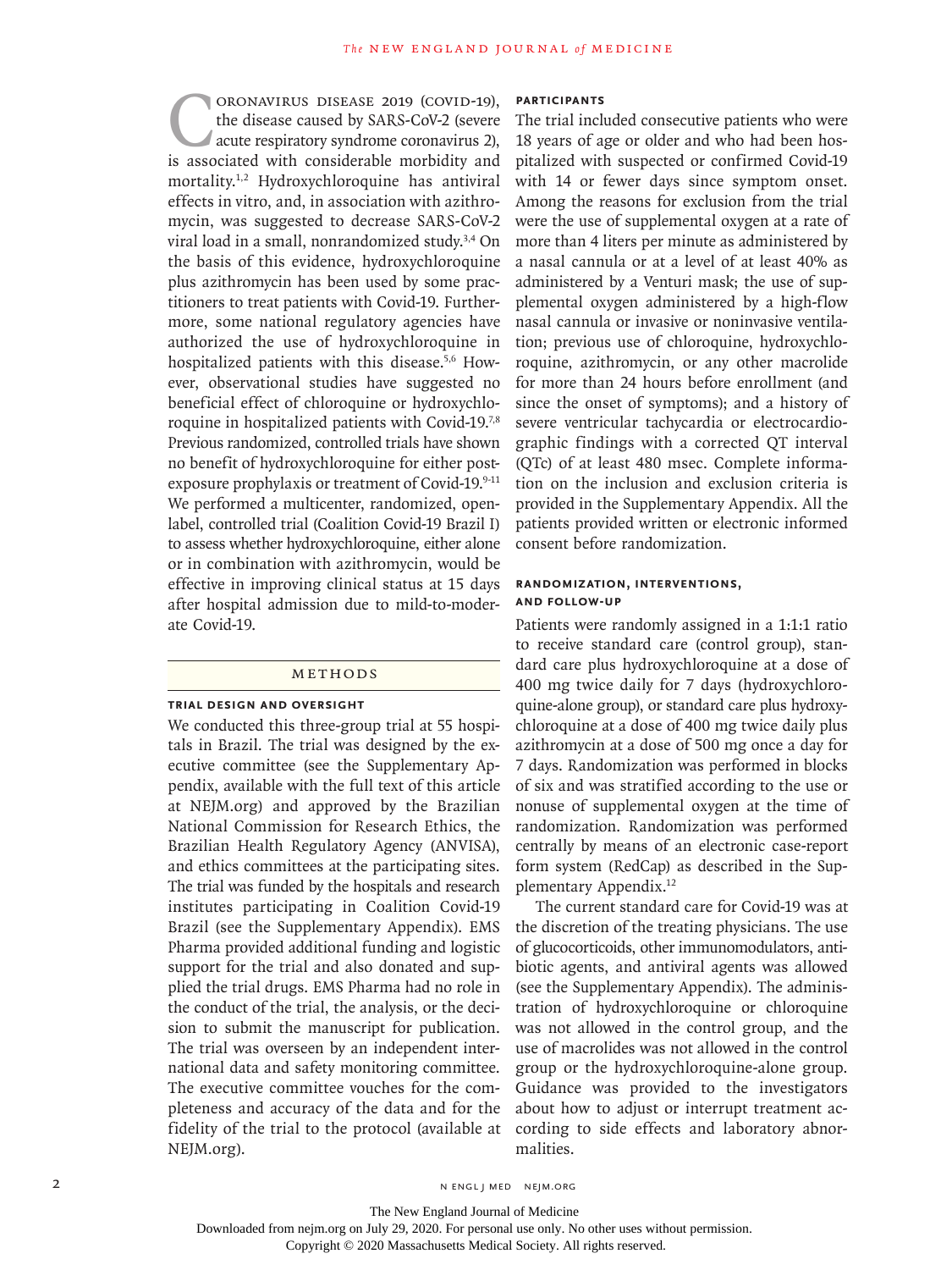Data were collected daily, from randomization until day 15, in the electronic case-report form. For patients who were discharged before day 15, a structured telephone call to the patient or the patient's family was conducted on or after day 15 by an interviewer who was unaware of the assigned trial group in order to assess vital status and return to routine activities.

## **Outcomes**

The primary outcome was clinical status at 15 days, evaluated with the use of a seven-level ordinal scale. Scores on the scale were defined as follows: a score of 1 indicated not hospitalized with no limitations on activities; 2, not hospitalized but with limitations on activities; 3, hospitalized and not receiving supplemental oxygen; 4, hospitalized and receiving supplemental oxygen; 5, hospitalized and receiving oxygen supplementation administered by a high-flow nasal cannula or noninvasive ventilation; 6, hospitalized and receiving mechanical ventilation; and 7, death.

Secondary outcomes included clinical status at 7 days, evaluated with the use of a six-level ordinal scale (see below and see the Supplementary Appendix); an indication for intubation within 15 days; the receipt of supplemental oxygen administered by a high-flow nasal cannula or noninvasive ventilation between randomization and 15 days; duration of hospital stay; in-hospital death; thromboembolic complications; acute kidney injury; and the number of days alive and free from respiratory support up to 15 days. A day alive and free from respiratory support was defined as any day in which the patient did not receive supplemental oxygen or invasive or noninvasive mechanical ventilation, from randomization to day 15. Patients who died during the 15-day window were assigned a value of 0 days alive and free from respiratory support in this assessment. Safety outcomes are listed in the Supplementary Appendix. All the trial outcomes were assessed by the site investigators, who were aware of the trial-group assignments (except as noted above for patients who had been discharged before day 15 and who were assessed for the primary outcome by means of a blinded telephone interview). No formal adjudication of trial outcomes was performed.

population, with a six-level ordinal outcome as the primary outcome, as described in the Supplementary Appendix. However, before the first interim analysis was conducted, we changed the primary-outcome assessment to the seven-level ordinal scale and the main analysis population from the intention-to-treat population to a modified intention-to-treat population that included only patients with a diagnosis of Covid-19 that had been confirmed by reverse-transcriptase– polymerase-chain-reaction (RT-PCR) testing (using the test available at each site).

The change to the use of the seven-level ordinal scale was adopted because on April 10, 2020 (before the first enrolled patient had reached 15 days of follow-up), we established the capability to obtain 15-day information on limitations on activities with the use of blinded telephone interviews. We therefore added another level to the six-level ordinal outcome, dividing the first level (not hospitalized) into two levels (level 1, not hospitalized and with no limitations on activities; and level 2, not hospitalized but with limitations on activities). The change to the modified intention-to-treat population was adopted because, under the hypothesis that treatment would have beneficial effects on the primary outcome only for patients who had a confirmed diagnosis, the inclusion of unconfirmed cases would decrease the estimated effect size and power. As a related change, we added external adjudication of unconfirmed cases, which were classified as probable, possible, or probably not Covid-19 (see the Supplementary Appendix).

The sample size was revised with the use of the overall distribution of the seven-level ordinal outcome at day 15 observed among the first 120 patients, with the levels 1 through 7 having the following proportions of patients: 60%, 19%, 7%, 1%, 1%, 5%, and 7%, respectively. With 630 patients who had undergone randomization and 510 patients included in the modified intentionto-treat analysis, we calculated that the trial would have 80% power to detect an odds ratio of 0.5 between groups (two-by-two comparisons), at a significance level of 5% and with Bonferroni adjustment for multiple comparisons ( $\alpha$ =5%, divided by 3 for each comparison).<sup>13</sup>

### **Statistical Analysis**

The primary outcome was analyzed by mixed ordinal logistic regression with random intercept according to site, assuming proportional odds.

## **Sample-Size Calculation and Protocol Changes**

We had originally planned for the trial to include 630 patients, using the intention-to-treat analysis

n engl j med nejm.org 3

The New England Journal of Medicine

Downloaded from nejm.org on July 29, 2020. For personal use only. No other uses without permission.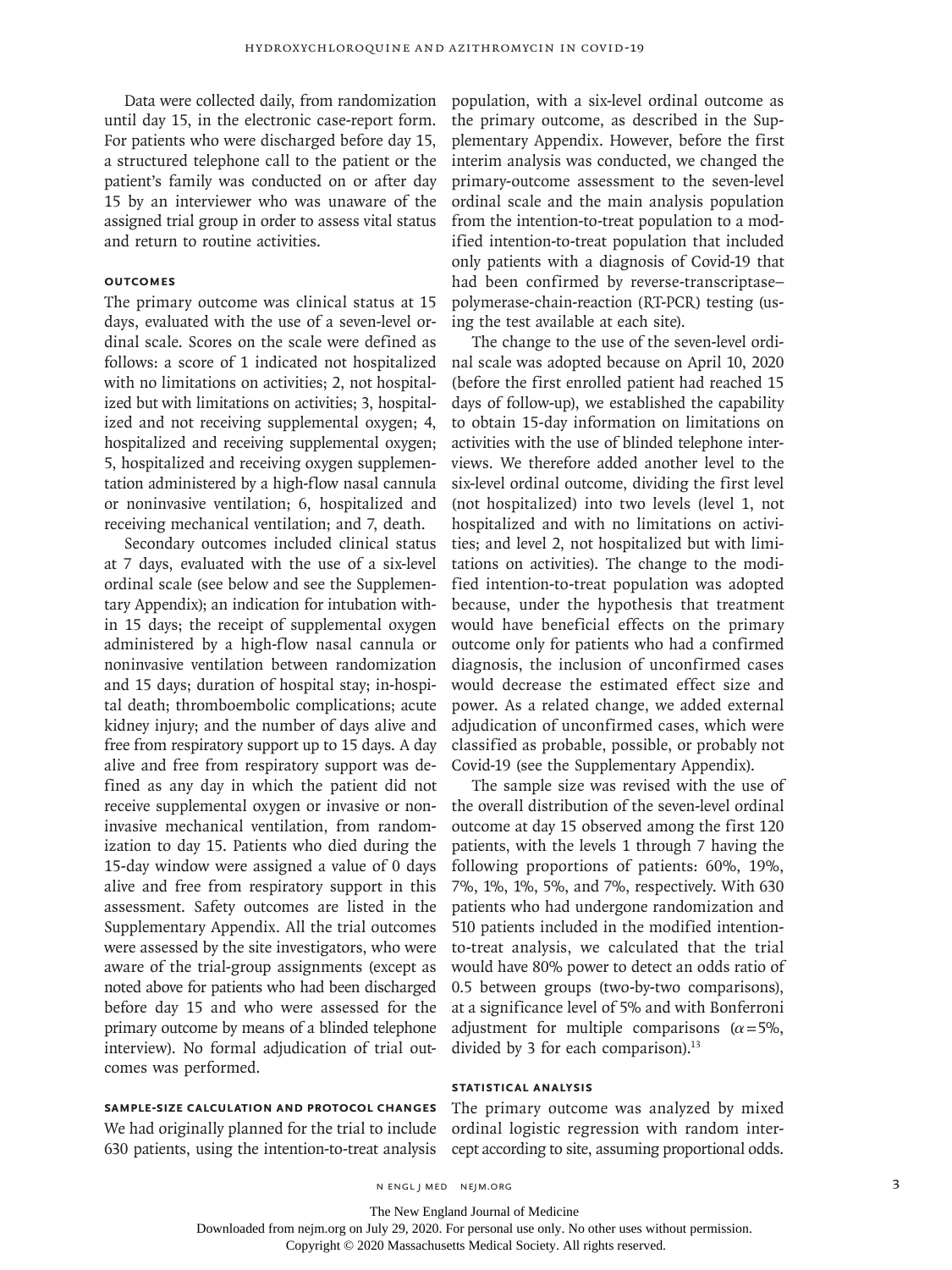#### **The NEW ENGLAND JOURNAL of MEDICINE**

| Table 1. Characteristics of the Patients at Baseline (Intention-to-Treat Population).* |                                                        |                                   |                        |                      |
|----------------------------------------------------------------------------------------|--------------------------------------------------------|-----------------------------------|------------------------|----------------------|
| Characteristic                                                                         | Hydroxychloroquine<br>plus Azithromycin<br>$(N = 217)$ | Hydroxychloroquine<br>$(N = 221)$ | Control<br>$(N = 227)$ | Total<br>$(N = 665)$ |
| $Age - yr$                                                                             | $49.6 \pm 14.2$                                        | $51.3 \pm 14.5$                   | 49.9±15.1              | $50.3 \pm 14.6$      |
| Male sex - no. $(%)$                                                                   | 123 (56.7)                                             | 142(64.3)                         | 123 (54.2)             | 388 (58.3)           |
| Coexisting condition - no. (%)                                                         |                                                        |                                   |                        |                      |
| Hypertension                                                                           | 81 (37.3)                                              | 94 (42.5)                         | 83 (36.6)              | 258 (38.8)           |
| <b>Diabetes</b>                                                                        | 40 (18.4)                                              | 47(21.3)                          | 40(17.6)               | 127(19.1)            |
| Current or former smoking                                                              | 17(7.8)                                                | 12(5.4)                           | 15(6.6)                | 44 (6.6)             |
| Obesity                                                                                | 29 (13.4)                                              | 37(16.7)                          | 37(16.3)               | 103(15.5)            |
| Cancer                                                                                 | 7(3.2)                                                 | 4(1.8)                            | 8(3.5)                 | 19(2.9)              |
| Heart failure                                                                          | 4(1.8)                                                 | 3(1.4)                            | 3(1.3)                 | 10(1.5)              |
| COPD                                                                                   | 4(1.8)                                                 | 4(1.8)                            | 4(1.8)                 | 12(1.8)              |
| <b>AIDS</b>                                                                            | 1(0.5)                                                 | $\mathbf{0}$                      | 3(1.3)                 | 4(0.6)               |
| Chronic renal disease                                                                  | 2(0.9)                                                 | 1(0.5)                            | 2(0.9)                 | 5(0.8)               |
| Asthma                                                                                 | 16(7.4)                                                | 9(4.1)                            | 15(6.6)                | 40 (6.0)             |
| Previous medication use - no. (%)                                                      |                                                        |                                   |                        |                      |
| Glucocorticoid                                                                         | 4(1.8)                                                 | 1(0.5)                            | 3(1.3)                 | 8(1.2)               |
| <b>ACE</b> inhibitor                                                                   | 16(7.4)                                                | 19(8.6)                           | 13(5.7)                | 48 (7.2)             |
| Angiotensin II-receptor antagonist                                                     | 39 (18.0)                                              | 36(16.3)                          | 41(18.1)               | 116(17.4)            |
| <b>NSAID</b>                                                                           | 8(3.7)                                                 | 12(5.4)                           | 9(4.0)                 | 29(4.4)              |
| Randomization location - no. (%)                                                       |                                                        |                                   |                        |                      |
| Emergency department or ward                                                           | 187 (86.2)                                             | 189 (85.5)                        | 197 (86.8)             | 573 (86.2)           |
| ICU                                                                                    | 30(13.8)                                               | 32(14.5)                          | 30(13.2)               | 92 (13.8)            |
| Testing for Covid-19 - no. (%)                                                         |                                                        |                                   |                        |                      |
| Positive on RT-PCR                                                                     | 172(79.3)                                              | 159 (71.9)                        | 173 (76.2)             | 504 (75.8)           |
| Negative on RT-PCR or unavailable                                                      | 45 (20.7)                                              | 62 (28.1)                         | 54 (23.8)              | 161 (24.2)           |
| Score on seven-level ordinal scale<br>$-$ no. $(\%)\uparrow$                           |                                                        |                                   |                        |                      |
| 3: Hospitalized and not receiving<br>supplemental oxygen                               | 125(57.6)                                              | 132 (59.7)                        | 130(57.3)              | 387 (58.2)           |
| 4: Hospitalized and receiving<br>supplemental oxygen                                   | 92 (42.4)                                              | 89 (40.3)                         | 97(42.7)               | 278 (41.8)           |
| Use of trial medication;                                                               |                                                        |                                   |                        |                      |
| Hydroxychloroquine - no. (%)                                                           | 23(10.6)                                               | 20(9.0)                           | 19(8.4)                | 62(9.3)              |
| Azithromycin - no./total no. (%)                                                       | 74/217 (34.1)                                          | 76/221 (34.4)                     | 90/226 (39.8)          | 240/664 (36.1)       |
| Median time from admission to ran-<br>domization (IQR) - days                          | $1(0-1)$                                               | $1(0-1)$                          | $1(0-1)$               | $1(0-1)$             |
| Median time from symptom onset to<br>randomization (IQR) - days                        | $7(5-9)$                                               | $7(5-8)$                          | $7(4-9)$               | $7(5-9)$             |

\* Plus-minus values are means ±SD. The intention-to-treat population included all the patients who had undergone randomization. Information on coexisting conditions was obtained from the medical records. The values shown are based on available data. Percentages may not total 100 because of rounding. ACE denotes angiotensin-converting enzyme, AIDS acquired immunodeficiency syndrome, COPD chronic obstructive pulmonary disease, ICU intensive care unit, IQR interquartile range, NSAID nonsteroidal antiinflammatory drug, and RT-PCR reverse transcriptase–polymerase chain reaction.

† Only hospitalized patients who were not receiving supplemental oxygen or who were receiving up to 4 liters per minute of supplemental oxygen were eligible for the trial. Patients who had scores on other levels of the seven-level ordinal scale were not eligible.

‡ Use of trial medication was defined as the use of hydroxychloroquine or azithromycin during the 24-hour period before randomization.

The New England Journal of Medicine

Downloaded from nejm.org on July 29, 2020. For personal use only. No other uses without permission.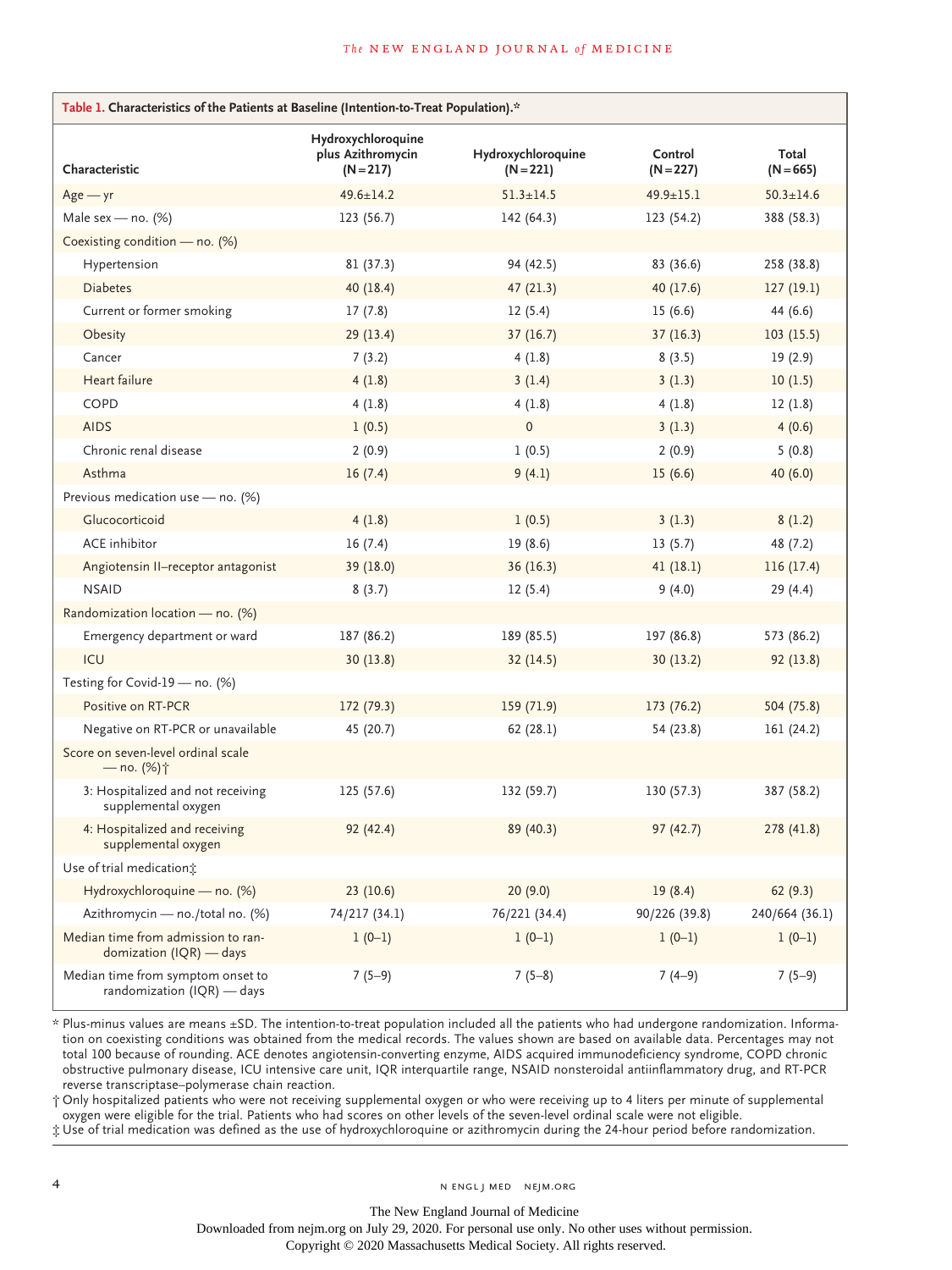

We report all two-by-two comparisons. Binary outcomes were assessed with the use of a mixed logistic-regression model, except for in-hospital mortality, which was assessed with a Cox proportional-hazards model. Continuous outcomes were evaluated by means of generalized linear regression or mixed models for repeated variables, as appropriate. All models were adjusted

death. The percentages shown have been rounded to whole numbers.

admission. We also performed sensitivity analyses that included all the patients who had undergone randomization (intention-to-treat population) and sensitivity analyses for the primary outcome for the following groups: patients with definitive, probable, or possible Covid-19; and patients with definitive or probable Covid-19. Two additional populations were considered. An efficacy population included patients with a confirmed diagnosis who received at least one dose of the assigned trial drug. The safety population included patients according to the medications received, regardless of the assigned trial group or the result of Covid-19 testing.

for age and the use of supplemental oxygen at

We planned three interim analyses, to be conducted when 120 patients, 315 patients, and 504 patients had completed 15 days of followup. However, only the first interim analysis was conducted. Owing to faster-than-expected enrollment, primary-outcome data for the second and third interim analyses were available only after trial recruitment was finished. After discussion with the data and safety monitoring committee, the second and third interim analyses were cancelled. The data and safety monitoring committee used Haybittle–Peto<sup>14</sup> stopping boundaries, with a P-value threshold of less than 0.001 to interrupt the trial for safety and a P-value threshold of less than 0.0001 to interrupt the trial for efficacy. We did not adjust the final values of the hypothesis test for sequential analyses.

Analyses were performed with the use of R software (R Core Team).<sup>15</sup> P values for the primary outcome were adjusted with the use of Bonferroni correction. No P values are reported for secondary outcomes; the widths of the confidence intervals for the secondary outcomes have not been adjusted for multiple comparisons, so the intervals should not be used to infer definitive treatment effects. P values for the safety analyses were not adjusted given the importance of identifying potential signals of harm. Additional details about the statistical analyses are provided in the Supplementary Appendix.

## **RESULTS**

## **Characteristics of the Patients**

We recruited 667 patients, including 504 patients with confirmed Covid-19. The numbers of enrolled

n engl j med nejm.org 5

Downloaded from nejm.org on July 29, 2020. For personal use only. No other uses without permission.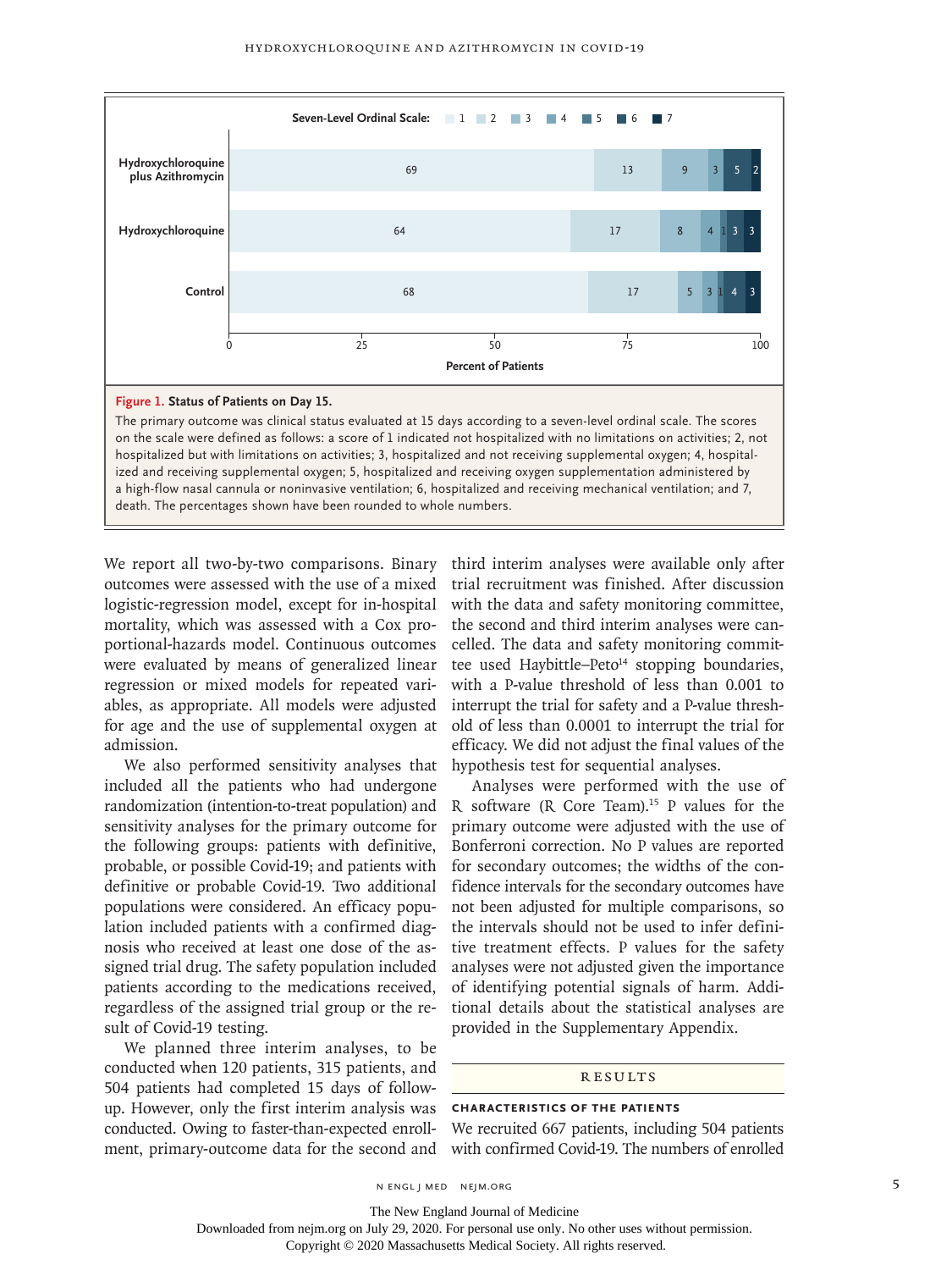| Table 2. Primary and Secondary Outcomes (Modified Intention-to-Treat Population).*     |                                                   |                               |                        |                                                        |                                   |                                                                   |
|----------------------------------------------------------------------------------------|---------------------------------------------------|-------------------------------|------------------------|--------------------------------------------------------|-----------------------------------|-------------------------------------------------------------------|
| Outcome                                                                                | Hydroxychloroquine<br>plus Azithromycin $(N=172)$ | Hydroxychloroquine<br>(N=159) | $(N = 173)$<br>Control |                                                        | Effect Estimate (95% CI)          |                                                                   |
|                                                                                        |                                                   |                               |                        | Hydroxychloroquine<br>plus Azithromycin<br>vs. Control | Hydroxychloroquine<br>vs. Control | vs. Hydroxychloroquine<br>Hydroxychloroquine<br>plus Azithromycin |
| Primary outcome: seven-level ordinal<br>outcome at 15 days <sup>+</sup>                |                                                   |                               |                        |                                                        |                                   |                                                                   |
| Median score (IQR)                                                                     | $(1 - 2)$                                         | $1(1-2)$                      | $1(1-2)$               | $0.99$ (0.57 to $1.73$ ) $\ddagger$                    | $1.21(0.69 to 2.11)$ #            | $0.82$ (0.47 to $1.43$ ) $\ddagger$                               |
| Distribution - no. (%)                                                                 |                                                   |                               |                        |                                                        |                                   |                                                                   |
| 1: Not hospitalized with no limita-<br>tions on activities                             | 118 (68.6)                                        | 102 (64.2)                    | 117 (67.6)             |                                                        |                                   |                                                                   |
| 2: Not hospitalized but with limita-<br>tions on activities                            | 22 (12.8)                                         | 27 (17.0)                     | 29 (16.8)              |                                                        |                                   |                                                                   |
| 3: Hospitalized, not receiving sup-<br>plemental oxygen                                | .5(8.7)                                           | 12(7.5)                       | 8(4.6)                 |                                                        |                                   |                                                                   |
| 4: Hospitalized, receiving supple-<br>mental oxygen                                    | 5(2.9)                                            | 6(3.8)                        | 5(2.9)                 |                                                        |                                   |                                                                   |
| sive ventilation or high-flow<br>5: Hospitalized, receiving noninva-<br>nasal cannula  | $\circ$                                           | 2(1.3)                        | 2(1.2)                 |                                                        |                                   |                                                                   |
| 6: Hospitalized, receiving mechani-<br>cal ventilation                                 | 9(5.2)                                            | 5(3.1)                        | 7(4.0)                 |                                                        |                                   |                                                                   |
| 7: Death                                                                               | 3(1.7)                                            | 5(3.1)                        | 5(2.9)                 |                                                        |                                   |                                                                   |
| Secondary outcomes                                                                     |                                                   |                               |                        |                                                        |                                   |                                                                   |
| Six-level ordinal outcome at 7 days                                                    |                                                   |                               |                        |                                                        |                                   |                                                                   |
| Median score (IQR)                                                                     | $2(1-3)$                                          | $2(1-2)$                      | $2(1-3)$               | $0.81(0.54 \text{ to } 1.22)$                          | 0.92(0.61 to 1.38)                | $0.89$ (0.58 to 1.34)                                             |
| Distribution - no./total no. (%)                                                       |                                                   |                               |                        |                                                        |                                   |                                                                   |
| 1: Not hospitalized                                                                    | 84 (48.8)                                         | 67(42.1)                      | 75 (43.4)              |                                                        |                                   |                                                                   |
| 2: Hospitalized, not receiving<br>supplemental oxygen                                  | 38 (22.1)                                         | 53 (33.3)                     | 45 (26.0)              |                                                        |                                   |                                                                   |
| 3: Hospitalized, receiving sup-<br>plemental oxygen                                    | 31 (18.0)                                         | 25(15.7)                      | 38 (22.0)              |                                                        |                                   |                                                                   |
| invasive ventilation or high-<br>4: Hospitalized, receiving non-<br>flow nasal cannula | 3(1.7)                                            | 2(1.3)                        | 4(2.3)                 |                                                        |                                   |                                                                   |

6 N ENGL J MED NEJM.ORG

The New England Journal of Medicine Downloaded from nejm.org on July 29, 2020. For personal use only. No other uses without permission.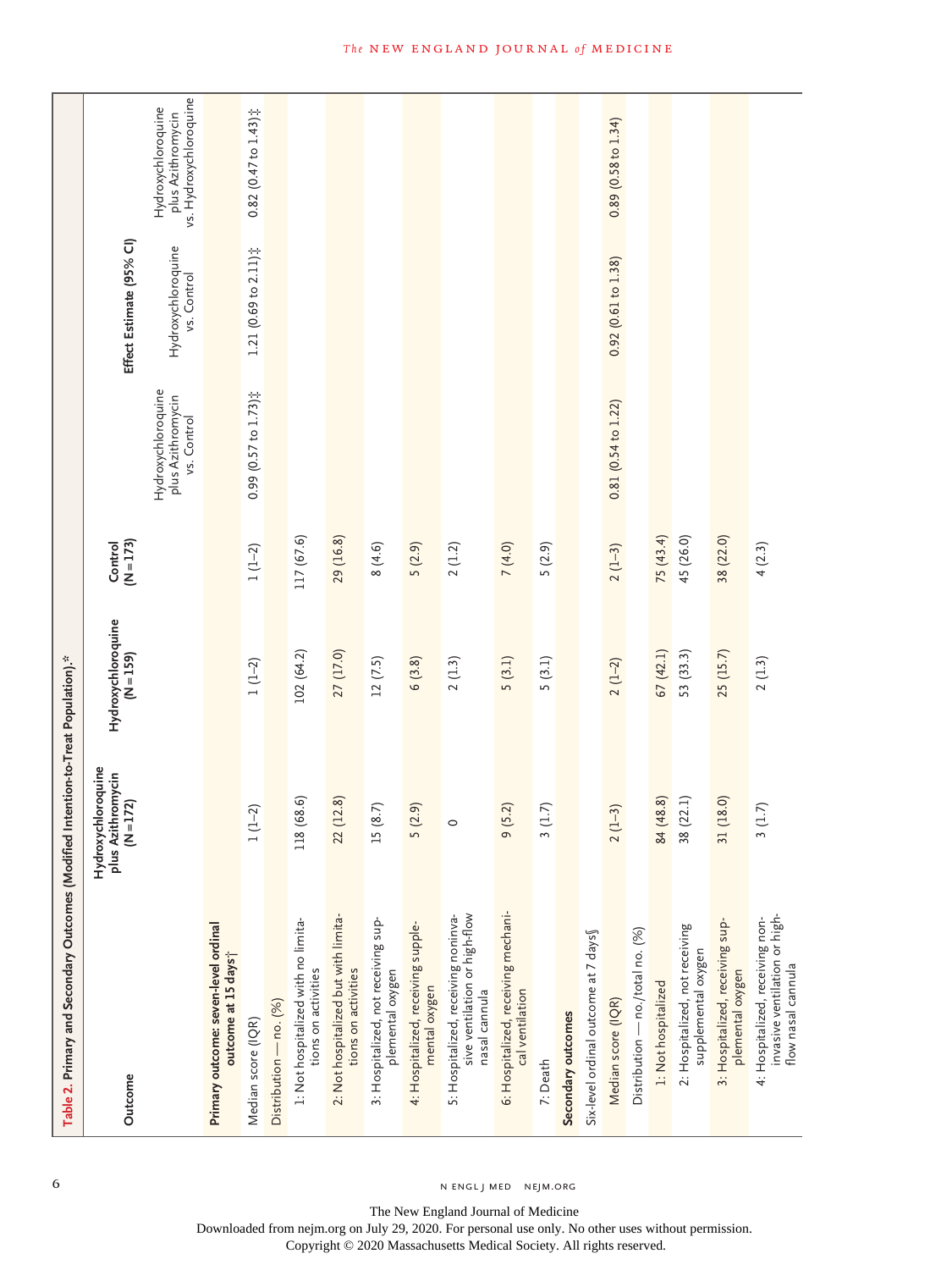|                                                        |          | $0.3$ (-0.6 to 1.1)                                           | $0.92$ (0.50 to $1.70$ )                                                                     | 1.54 (0.71 to 3.35)                                                   | $0.7(-0.6 \text{ to } 1.9)$      | $0.43$ $(0.13$ to $1.45)$       | $0.64$ $(0.24 \text{ to } 1.68)$                           | 1.35 $(0.47 \text{ to } 3.84)$                |                                                                                                                                                                                                                                                                                                                                                                                                                                                                                                                                                                                                                                                                                                                                                                                                                                                                                                                                                                                                                                                                                                                                                                                                                                                                                                                                                                                                                                                                                                                                                                                                                                                                                                                                                                                                                                                                                                                                                                                                                                                                                                                                                                                                                                                                                                                                                                                                                                                                                                                                                                                                                                                                                                                                                                                                                                           |
|--------------------------------------------------------|----------|---------------------------------------------------------------|----------------------------------------------------------------------------------------------|-----------------------------------------------------------------------|----------------------------------|---------------------------------|------------------------------------------------------------|-----------------------------------------------|-------------------------------------------------------------------------------------------------------------------------------------------------------------------------------------------------------------------------------------------------------------------------------------------------------------------------------------------------------------------------------------------------------------------------------------------------------------------------------------------------------------------------------------------------------------------------------------------------------------------------------------------------------------------------------------------------------------------------------------------------------------------------------------------------------------------------------------------------------------------------------------------------------------------------------------------------------------------------------------------------------------------------------------------------------------------------------------------------------------------------------------------------------------------------------------------------------------------------------------------------------------------------------------------------------------------------------------------------------------------------------------------------------------------------------------------------------------------------------------------------------------------------------------------------------------------------------------------------------------------------------------------------------------------------------------------------------------------------------------------------------------------------------------------------------------------------------------------------------------------------------------------------------------------------------------------------------------------------------------------------------------------------------------------------------------------------------------------------------------------------------------------------------------------------------------------------------------------------------------------------------------------------------------------------------------------------------------------------------------------------------------------------------------------------------------------------------------------------------------------------------------------------------------------------------------------------------------------------------------------------------------------------------------------------------------------------------------------------------------------------------------------------------------------------------------------------------------------|
|                                                        |          | $-0.2$ $(-1.1$ to 0.6)                                        | 1.19 (0.65 to 2.21)                                                                          | 1.15 (0.49 to 2.70)                                                   | $0.2$ (-1.0 to 1.3)              | 1.47(0.48 to 4.53)              | 1.39 (0.53 to 3.65)                                        | $0.88$ (0.29 to 2.63)                         |                                                                                                                                                                                                                                                                                                                                                                                                                                                                                                                                                                                                                                                                                                                                                                                                                                                                                                                                                                                                                                                                                                                                                                                                                                                                                                                                                                                                                                                                                                                                                                                                                                                                                                                                                                                                                                                                                                                                                                                                                                                                                                                                                                                                                                                                                                                                                                                                                                                                                                                                                                                                                                                                                                                                                                                                                                           |
|                                                        |          | $0.1 (-0.7 - t_0 0.9)$                                        | 1.10(0.60 to 2.03)                                                                           | 1.77 (0.81 to 3.87)                                                   | $0.9(-0.3 \text{ to } 2.1)$      | $0.64$ (0.18 to 2.21)           | 0.89(0.31 to 2.54)                                         | 1.18 (0.44 to 3.20)                           |                                                                                                                                                                                                                                                                                                                                                                                                                                                                                                                                                                                                                                                                                                                                                                                                                                                                                                                                                                                                                                                                                                                                                                                                                                                                                                                                                                                                                                                                                                                                                                                                                                                                                                                                                                                                                                                                                                                                                                                                                                                                                                                                                                                                                                                                                                                                                                                                                                                                                                                                                                                                                                                                                                                                                                                                                                           |
| 9(5.2)                                                 | 2(1.2)   | $11.1 + 4.9$                                                  | 16 (9.2)                                                                                     | 12(6.9)                                                               | $9.5 \pm 7.2$                    | 6(3.5)                          | 2(1.2)                                                     | 5(2.9)                                        |                                                                                                                                                                                                                                                                                                                                                                                                                                                                                                                                                                                                                                                                                                                                                                                                                                                                                                                                                                                                                                                                                                                                                                                                                                                                                                                                                                                                                                                                                                                                                                                                                                                                                                                                                                                                                                                                                                                                                                                                                                                                                                                                                                                                                                                                                                                                                                                                                                                                                                                                                                                                                                                                                                                                                                                                                                           |
| 10(6.3)                                                | 2(1.3)   | $11.2 + 4.9$                                                  | 17 (10.7)                                                                                    | 12(7.5)                                                               | $9.6 + 6.5$                      | 7(4.4)                          | 3(1.9)                                                     | 4(2.5)                                        | e hydroxychloroquine plus azithromycin, for 157 in the hydroxychloroquine-alone group, and for 173 in the control group. Effects were<br>e two-by-two comparisons for the primary outcome were adjusted with the use of Bonferroni correction for multiple comparisons.<br>evaluated on the seven-level scale. Odds ratios lower than 1 indicate treatment benefit.                                                                                                                                                                                                                                                                                                                                                                                                                                                                                                                                                                                                                                                                                                                                                                                                                                                                                                                                                                                                                                                                                                                                                                                                                                                                                                                                                                                                                                                                                                                                                                                                                                                                                                                                                                                                                                                                                                                                                                                                                                                                                                                                                                                                                                                                                                                                                                                                                                                                       |
| 15(8.7)                                                | 1(0.6)   | $11.1 + 4.9$                                                  | 16(9.3)                                                                                      |                                                                       | $10.3 + 8.4$                     | 5(2.9)                          | 2(1.2)                                                     | 6(3.5)                                        |                                                                                                                                                                                                                                                                                                                                                                                                                                                                                                                                                                                                                                                                                                                                                                                                                                                                                                                                                                                                                                                                                                                                                                                                                                                                                                                                                                                                                                                                                                                                                                                                                                                                                                                                                                                                                                                                                                                                                                                                                                                                                                                                                                                                                                                                                                                                                                                                                                                                                                                                                                                                                                                                                                                                                                                                                                           |
| 5: Hospitalized, receiving me-<br>chanical ventilation | 6: Death | No. of days free from respiratory sup-<br>port within 15 days | invasive ventilation within 15<br>Use of high-flow nasal cannula or non-<br>$days - no. (%)$ | Use of mechanical ventilation within 15 19 (11.0)<br>$days - no. (%)$ | Duration of hospital stay — days | In-hospital death - no. (%)  ** | Thromboembolic complications within<br>15 days — no. $(%)$ | Acute kidney injury within 15 days<br>no. (%) | A total of 18 patients died in the hospital. Hazard ratios are shown for this analysis. The causes of death were as follows: among patients assigned to receive hydroxychloroquine plus<br>As of June 4, 2020, a total of 21 patients were still in the hospital (range of duration of follow-up, 22 to 49 days): 8 patients assigned to receive hydroxychloroquine plus azithromycin,<br>Plus-minus values are means ±SD. The modified intention-to-treat population included patients who had undergone randomization and who had a confirmed diagnosis of coronavi-<br>rus disease 2019 (Covid-19). Effect estimates are mean differences (for the outcomes of the number of days free from respiratory support within 15 days and the duration of hospital<br>Statistical Analyses section in the Supplementary Appendix). The widths of the confidence intervals for the secondary outcomes were not adjusted for multiple comparisons, so the<br>stay), hazard ratios (for the outcome of in-hospital death), or odds ratios (for all other outcomes). Odds ratios for the ordinal outcome at 7 days and at 15 days that are lower than<br>1 indicate a benefit for treatment groups as compared with control. We used the Lipsitz method to test proportionality of odds with a P value of 0.15 (see the Additional Details on<br>The ordinal outcome as assessed at 7 days was evaluated on a six-level scale, in which levels 1 and 2 from the seven-level scale were combined as level 1 (no hospitalization). Data<br>quine, 7 patients died (the cause of death was Covid-19-related acute respiratory failure or septic shock in 6 patients and abdominal wall hemorrhage with shock in 1); and among<br>Data were available for 169 patients assigned to receive hydroxychloroquine plus azithromycin, 157 patients in the hydroxychloroquine-alone group, and 171 patients in the control<br>azithromycin, 5 patients died (the cause of death was Covid-13–related acute respiratory failure or septic shock in all patients); among patients assigned to receive hydroxychloro-<br>patients assigned to the control group, 6 patients died (the cause of death was Covid-19-related acute respiratory failure or septic shock in 5 and myocardial infarction in 1)<br>5 patients in the hydroxychloroquine-alone group, and 8 in the control group. These patients were considered to be discharged alive.<br>calculated after multiple imputation. Odds ratio values lower than 1 indicate treatment benefit.<br>intervals should not be used to infer definitive treatment effects.<br>group. Effects were calculated after multiple imputation<br>The ordinal outcome as assessed at 15 days was<br>P=1.00 for all comparisons. P values for the thre<br>were available for 171 patients assigned to receiv<br>ķ<br>☆ |

n engl j med nejm.org

The New England Journal of Medicine

Downloaded from nejm.org on July 29, 2020. For personal use only. No other uses without permission.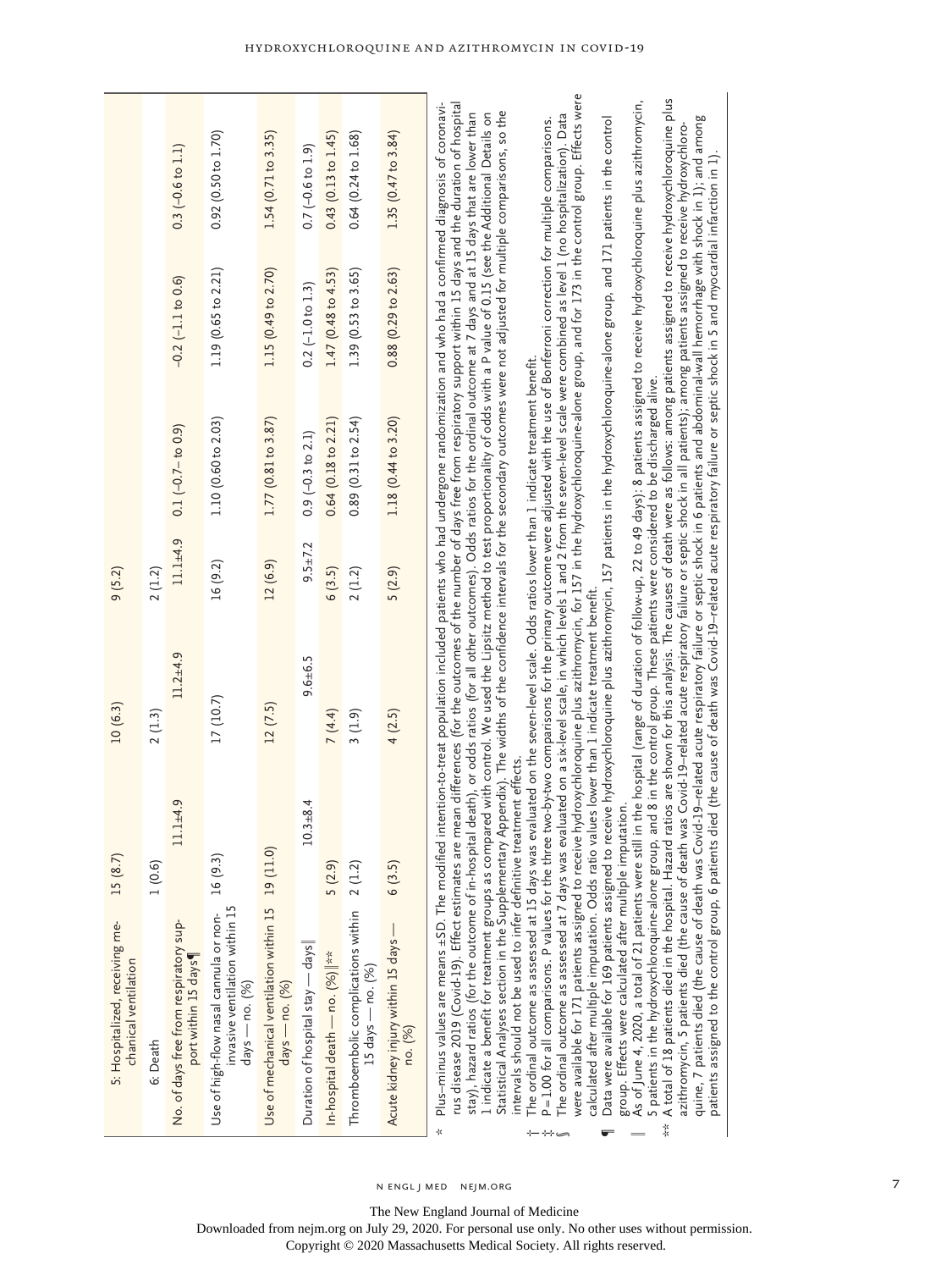patients according to site are presented in Table S1 in the Supplementary Appendix. A total of 217 patients were randomly assigned to receive hydroxychloroquine plus azithromycin, 221 to receive hydroxychloroquine, and 229 to receive standard care (control group) (Fig. S1). The first patient underwent randomization on March 29, 2020; the last patient underwent randomization on May 17, 2020; and follow-up was completed on June 2, 2020. Two patients were excluded after randomization (1 withdrew consent after randomization and 1 had been enrolled twice). The 15-day follow-up was completed for all the remaining 665 patients.

The characteristics of the patients are shown in Table 1 and Table S2. Most patients (584 patients [87.8%]) underwent randomization within 10 days after symptom onset. The mean age of the patients was 50 years, and 58% of all the included patients were men. A total of 42% of the patients were receiving supplemental oxygen at baseline. The baseline data for the modified intention-to-treat population are shown in Table S3. A comparison between the patients in the modified intention-to-treat population and those without a confirmed diagnosis of Covid-19 (161 patients) is shown in Table S4. Patients without a confirmed diagnosis of Covid-19 had a higher prevalence of chronic pulmonary obstructive disease or smoking, a lower prevalence of diabetes, and were less frequently receiving supplemental oxygen than patients who had a confirmed diagnosis. Details concerning adherence to the trial regimen and the use of other medications are presented in Tables S5 and S6, respectively.

## **Primary Outcome**

The primary outcome (status on the seven-point ordinal scale at day 15) was assessed in all patients who were still in the hospital on day 15 exactly and in outpatients (by means of telephone interview) as close to day 15 as possible (see the Supplementary Appendix and Fig. S2). Among patients with confirmed Covid-19, there were no significant between-group differences in the proportional odds of having a higher (worse) score on the seven-point ordinal scale at 15 days (hydroxychloroquine plus azithromycin vs. control: odds ratio, 0.99; 95% confidence interval [CI],  $0.57$  to 1.73;  $P=1.00$ ; hydroxychloroquine alone vs. control: odds ratio, 1.21; 95% CI, 0.69

to 2.11;  $P=1.00$ ; and hydroxychloroquine plus azithromycin vs. hydroxychloroquine alone: odds ratio, 0.82; 95% CI, 0.47 to 1.43; P=1.00) (Table 2). The distribution of patients' scores on the seven-level ordinal scale at 15 days is shown in Figure 1.

The estimates and standard errors for the mixed-model analysis of the primary outcome are shown in Table S7. The distribution of patients in the ordinal-scale categories over time is shown in Figure 2. In this figure, levels 1 and 2 of the seven-level scale are combined (equivalent to the six-level scale previously described) because data on activity limitation were not available on a daily basis for outpatients.

In the intention-to-treat analysis, there was also no significant effect of treatment with either hydroxychloroquine plus azithromycin or hydroxychloroquine alone as compared with the control group (Table S8). Other sensitivity analyses showed similar results (Table S9). The results for the primary outcome were not different across the three prespecified subgroups (Table S10).

## **Secondary Outcomes**

There were no significant differences in any of the secondary outcomes (Table 2). A total of 43 patients received mechanical ventilation during the first 15 days (11.0% of the patients assigned to receive hydroxychloroquine plus azithromycin, 7.5% of those in the hydroxychloroquine-alone group, and 6.9% of those in the control group). The mean (±SD) numbers of days alive and free from respiratory support were 11.1±4.9 in the group assigned to receive hydroxychloroquine plus azithromycin, 11.2±4.9 in the hydroxychloroquine-alone group, and 11.1±4.9 in the control group.

A total of 18 patients died in the hospital during the trial (5 patients assigned to receive hydroxychloroquine plus azithromycin, 7 in the hydroxychloroquine-alone group, and 6 in the control group). There were no significant betweengroup differences with regard to the secondary outcomes of thromboembolic complications or acute kidney injury within 15 days, either in the prespecified analyses (Table 2) or in post hoc analyses that accounted for the competing risk of death (Table S11). Marginal estimates of effects for the primary and secondary outcomes are shown in Table S12.

The New England Journal of Medicine

Downloaded from nejm.org on July 29, 2020. For personal use only. No other uses without permission.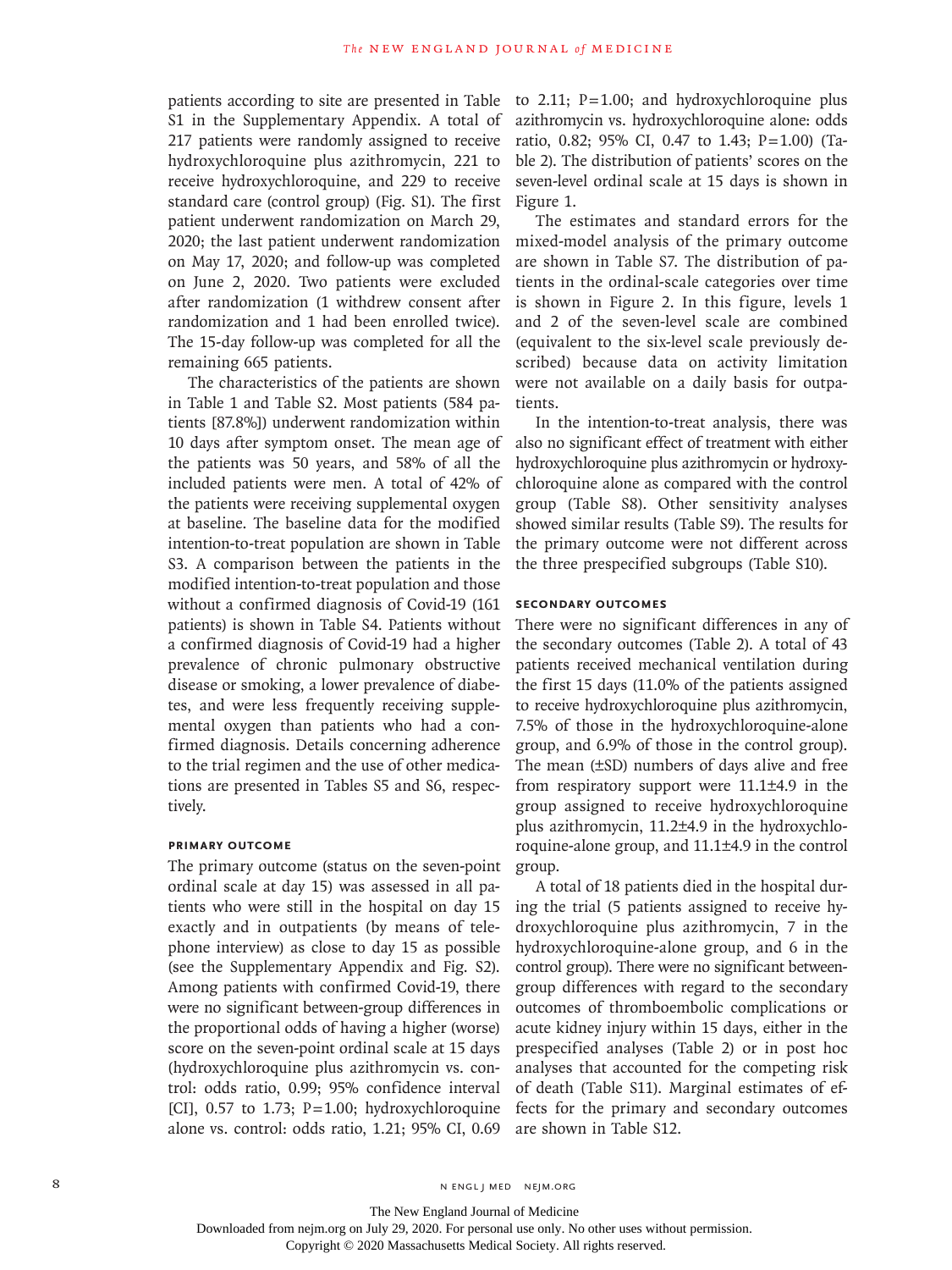## **Safety**

Adverse events in the safety population are reported in Table 3. More adverse events were reported in patients who received hydroxychloroquine plus azithromycin (39.3%) or hydroxychloroquine alone (33.7%) than in those who received azithromycin alone (18.0%) or none of the trial drugs (22.6%). Serious adverse events occurred in nine patients (Table 3). Prolongation of the QTc interval was more common in patients receiving hydroxychloroquine plus azithromycin or hydroxychloroquine alone than in patients in the control group; however, fewer patients in the control group had serial electrocardiographic studies performed during followup than did patients in the other two groups. Elevation in liver-enzyme levels was more common in patients receiving hydroxychloroquine plus azithromycin than in the control group. Adverse events in the intention-to-treat population and in the modified intention-to-treat population are shown in Tables S13 and S14, respectively.

## Discussion

In this open-label, multicenter, randomized, controlled trial involving hospitalized patients with confirmed mild-to-moderate Covid-19, a 7-day course of hydroxychloroquine either with azithromycin or alone did not result in better clinical outcomes as measured by a seven-level ordinal scale at 15 days. There was also no effect on any of the secondary outcomes. Occurrence of any adverse event, elevation of liver-enzyme levels, and prolongation of the QTc interval was more frequent in patients receiving hydroxychloroquine with azithromycin or hydroxychloroquine alone than in those receiving neither agent.

The prescription of short courses (<28 days) of hydroxychloroquine or chloroquine in the United States increased almost 2000% between March 21, 2019, and March 21, 2020, with a subsequent decrease.<sup>16</sup> In Brazil, hydroxychloroquine has been formally recommended for the treatment of Covid-19 by the Ministry of Health since March 25, 2020, for severe cases and since May 20, 2020, for mild cases.<sup>5,6</sup> However, no clinical benefit has been observed to date in randomized, controlled trials evaluating hydroxychloroquine for the treatment of Covid-19.9-11 In addition, higher doses of chloroquine (600 mg



**Figure 2. Distribution of the Ordinal-Scale Results over Time.**

Shown is the course of ordinal-scale results as assessed over the time since randomization. However, not all levels of the seven-level scale are shown. Because data on activity limitation were not available on a daily basis for outpatients, levels 1 and 2 (i.e., the levels for patients who were not hospitalized and had no limitations on activities and for those who were not hospitalized but who had limitations on activities, respectively) were combined (equivalent to the six-level scale described in the Methods section). Thus, in this figure, levels 1 and 2 indicate not hospitalized. A total of 36 patients were discharged after a 1-day hospital stay (7 patients who had been assigned to receive hydroxychloroquine plus azithromycin, 8 in the hydroxychloroquine-alone group, and 21

Downloaded from nejm.org on July 29, 2020. For personal use only. No other uses without permission.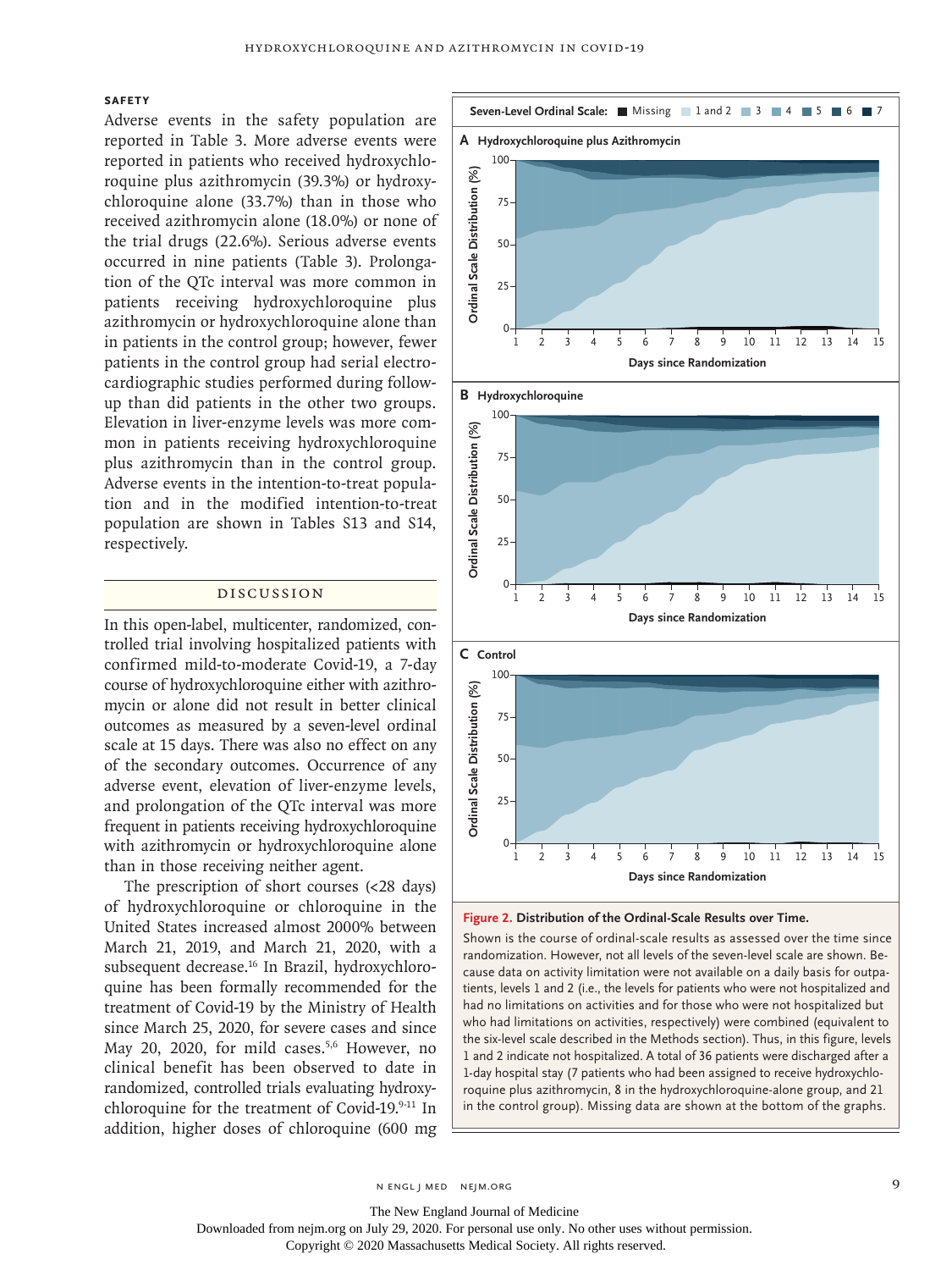| Table 3. Adverse Events (Safety Population).*                               |                                                                |                                                                      |                          |                                                               |                      |
|-----------------------------------------------------------------------------|----------------------------------------------------------------|----------------------------------------------------------------------|--------------------------|---------------------------------------------------------------|----------------------|
| Event                                                                       | Hydroxychloroquine<br>plus Azithromycin<br>$(N = 239)$         | Hydroxychloroquine<br>$(N = 199)$                                    | Azithromycin<br>(N = 50) | Neither Hydroxychloroquine<br>nor Azithromycin<br>$(N = 177)$ | $(N = 665)$<br>Total |
| Reported serious adverse event, according to<br>classification <sup>+</sup> | 5(2.1)                                                         | 2(1.0)                                                               | $\circ$                  | 2(1.1)                                                        | 9(1.4)               |
| Risk to life - no. (%)                                                      | 1(0.4)                                                         |                                                                      | $\circ$                  | $\circ$                                                       | 2(0.3)               |
| Extension of hospitalization - no. (%)                                      | 2(0.8)                                                         | $\begin{bmatrix} 1 & 0.5 \\ 0 & 1 & 0.5 \end{bmatrix}$               | $\circ$ $\circ$          | $\begin{bmatrix} 1 & 0.6 \\ 1 & 0.6 \end{bmatrix}$            | 3(0.5)               |
| Clinically significant event - no. (%)                                      | $\circ$                                                        |                                                                      |                          |                                                               | 2(0.3)               |
| Death - no. (%)                                                             | 2(0.8)                                                         |                                                                      | $\circ$                  |                                                               | 2(0.3)               |
| Other adverse events                                                        |                                                                |                                                                      |                          |                                                               |                      |
| Any adverse event - no. (%)                                                 | 94 (39.3)                                                      | $\frac{67(33.7)}{13/89(14.6)}$                                       | 9 (18.0)                 |                                                               | 210 (31.6)           |
| QTc interval >480 msec within 7 days — no./<br>total no. (%)                | 17/116 (14.7)                                                  |                                                                      | 0/6                      | $\frac{40}{1/58}$ (1.7)                                       | 31/269 (11.5)        |
| Arrhythmia — no. (%)                                                        | 3(1.3)                                                         | 3(1.5)                                                               | $\circ$                  | 1(0.6)                                                        | 7(1.1)               |
| Bradycardia — no. (%)                                                       | 2(0.8)                                                         | 1(0.5)                                                               | $\circ$                  | 1(0.6)                                                        | 4(0.6)               |
| Supraventricular tachycardia - no. (%)                                      | 1(0.4)                                                         | 2(1.0)                                                               | $\circ$                  |                                                               | 3(0.5)               |
| Ventricular tachycardia - no. (%)                                           | $\circ$                                                        |                                                                      | $\circ$                  | $\circ \circ \circ$                                           | $\circ$              |
| Myocardial infarction - no. (%)                                             |                                                                | $\circ$                                                              | $\circ$                  |                                                               | 1(0.2)               |
| Abdominal-wall hemorrhage - no. (%)                                         | 1 (0.4)<br>1 (0.8)<br>2 (0.8)<br>2 (0.8)<br>2 (0.9)<br>0 (0.9) | $\circ$                                                              | $\circ$                  | $\circ$                                                       | 1(0.2)               |
| Pulmonary embolism - no. (%)                                                |                                                                | $\circ$                                                              | $\circ$                  | $\circ$ $\circ$                                               | 2(0.3)               |
| Pneumothorax - no. (%)                                                      |                                                                | $\begin{bmatrix} 1 & 0.5 \ 0 & 0 \ 1 & 0.5 \end{bmatrix}$<br>1 (0.5) | $\circ$                  |                                                               | 1(0.2)               |
| Bronchospasm - no. (%)                                                      |                                                                |                                                                      | $\circ$                  |                                                               | 1(0.2)               |
| Epistaxis - no. (%)                                                         |                                                                |                                                                      | $\circ$                  | $\begin{bmatrix} 1 & 0.6 \ 0 & 0 \end{bmatrix}$               | 2(0.3)               |
| Bloodstream infection - no. (%)                                             |                                                                |                                                                      | $\circ$                  | $\circ$                                                       | 1(0.2)               |
| Itching $-$ no. $(%)$                                                       |                                                                |                                                                      | $\circ$                  | $\circ$                                                       | 1(0.2)               |
| Nausea — no. (%)                                                            |                                                                | 9(4.5)                                                               | $\circ$                  | $2(1.1)$                                                      | 17(2.6)              |
| Vomiting $-$ no. $(%)$                                                      |                                                                | $\circ$                                                              | $\circ$                  | 1(0.6)                                                        | 1(0.2)               |
| Anemia — no. (%) #                                                          | 23 (9.6)                                                       | 14 (7.0)                                                             | 5 (10.0)                 | 11 (6.2)                                                      | 53 (8.0)             |
| Elevated ALT or AST level - no. (%) §                                       | 26 (10.9)                                                      | 17(8.5)                                                              | 2(4.0)                   | 6(3.4)                                                        | 51 (7.7)             |
| Hypoglycemia - no. (%)                                                      | $\circ$                                                        | 1(0.5)                                                               | $\circ$                  | $\circ$                                                       | 1(0.2)               |
| Elevated bilirubin level - no. (%)                                          | 1(0.4)                                                         | 5(2.5)                                                               | $\circ$                  | 2(1.1)                                                        | 8(1.2)               |
| Leukopenia — no. (%)                                                        | 6(2.5)                                                         | 3(1.5)                                                               | 2(4.0)                   | 3(1.7)                                                        | 14(2.1)              |

10 N ENGL J MED NEJM.ORG

The New England Journal of Medicine Downloaded from nejm.org on July 29, 2020. For personal use only. No other uses without permission.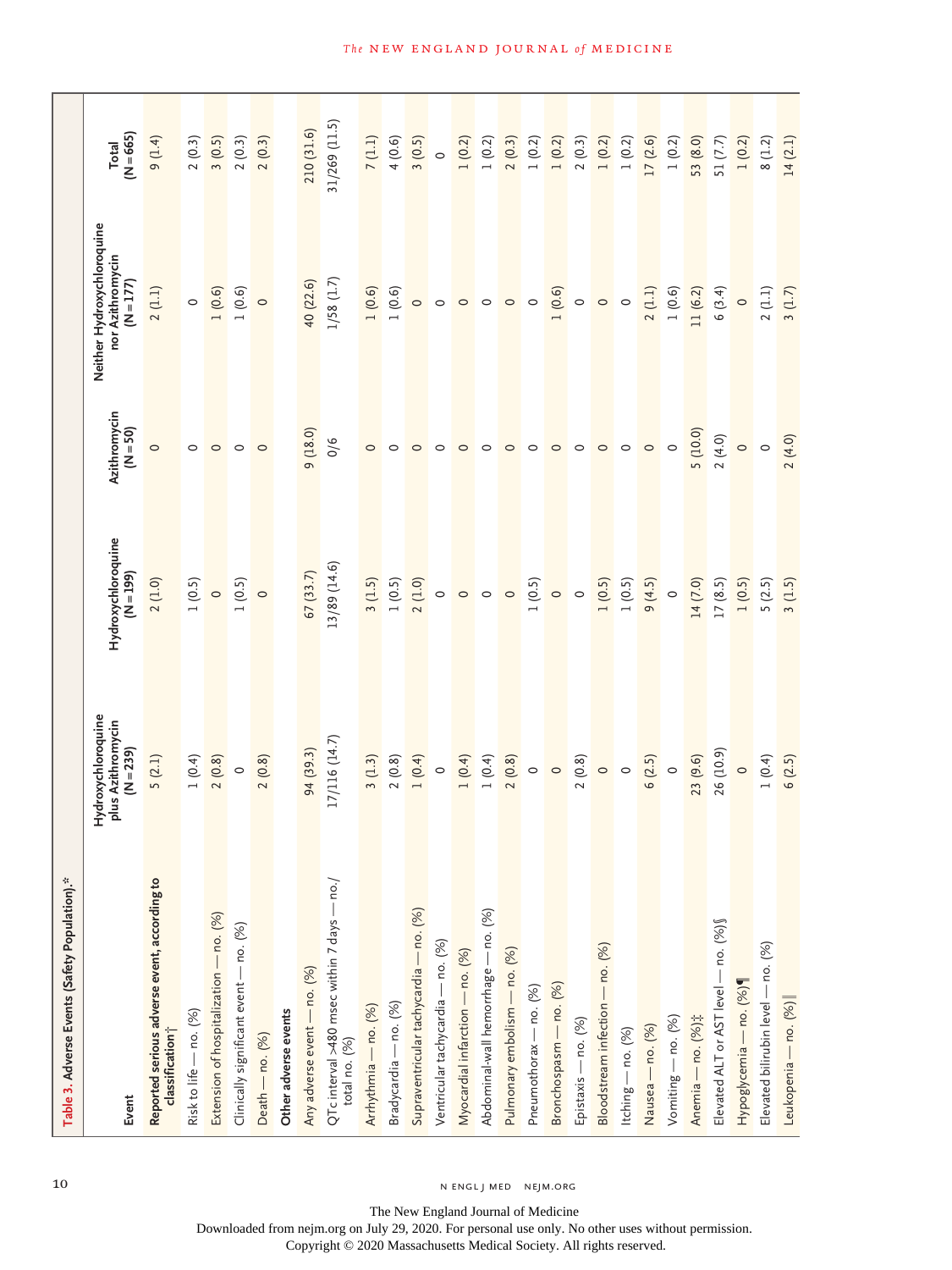| Low lymphocyte level — no. (%)**                                                                                                                                                                                                                                                                                                                                                                                                                                                                                                                                                                                                                                                                                                                                                                                                                                                                                                                                                                                                                                                                                                                                                                                                                                                                                                                                                                         | 29 (12.1)                                                                         | 17(8.5)  | 2(4.0) | 16 (9.0)  | 64 (9.6) |
|----------------------------------------------------------------------------------------------------------------------------------------------------------------------------------------------------------------------------------------------------------------------------------------------------------------------------------------------------------------------------------------------------------------------------------------------------------------------------------------------------------------------------------------------------------------------------------------------------------------------------------------------------------------------------------------------------------------------------------------------------------------------------------------------------------------------------------------------------------------------------------------------------------------------------------------------------------------------------------------------------------------------------------------------------------------------------------------------------------------------------------------------------------------------------------------------------------------------------------------------------------------------------------------------------------------------------------------------------------------------------------------------------------|-----------------------------------------------------------------------------------|----------|--------|-----------|----------|
| Thrombocytopenia — no. $(%)$ i i                                                                                                                                                                                                                                                                                                                                                                                                                                                                                                                                                                                                                                                                                                                                                                                                                                                                                                                                                                                                                                                                                                                                                                                                                                                                                                                                                                         | 17(7.1)                                                                           | 14 (7.0) | 1(2.0) | 18 (10.2) | 50(7.5)  |
| Hypoacusis — no. (%)                                                                                                                                                                                                                                                                                                                                                                                                                                                                                                                                                                                                                                                                                                                                                                                                                                                                                                                                                                                                                                                                                                                                                                                                                                                                                                                                                                                     |                                                                                   |          |        |           |          |
| within 7 days (pair-wise comparisons: P=0.04 for hydroxychloroquine plus azithromycin vs. control; P=0.01 for hydroxychloroquine alone vs. control). P=0.02 for the occurrence of an<br>droxychloroquine plus azithromycin vs. control; P=0.01 for hydroxychloroquine alone vs. control). P=0.02 for the occurrence of a corrected QT (QTc) interval of more than 480 msec<br>The safety population included patients according to the medications received (as treated). P<0.001 for the occurrence of any adverse events (pair-wise comparisons: P<0.001 for hy-<br>elevated alanine aminotransferase (ALT) or aspartate aminotransferase (AST) level (pair-wise comparisons: P=0.01 for hydroxychloroquine plus azithromycin vs. control; P=0.09 for<br>be clinically important), myocardial infarction (in 1), and abdominal-wall hemorrhage (in 1); among patients who received hydroxychloroquine only, the serious adverse events were<br>Among patients who received hydroxychloroquine plus azithromycin, the serious adverse events were pulmonary embolism (in 2 patients), QTc prolongation (in 1; considered to<br>Line of the first of the first of the contract of the contract of the contract of the contract of the contract of the contract of the contract of the contract of the contract of the contract of the contract of the contract<br>hydroxychloroquine alone vs. control). | 在我们的一个人都不是不是,我们的人都不是不是,我们的人就是不是,我们的人都不是不是,我们的人都不是我们的人,我们就是我们的人,我们就是我们的人,我们就是我们的人, |          |        |           |          |

bradycardia (in 1) and pneumothorax (in 1); and among patients who received neither hydroxychloroquine nor azithromycin, the serious adverse events were bradycardia (in 1) and<br>severe vomiting (in 1). The two serious advers severe vomiting (in 1). The two serious adverse events leading to death were myocardial infarction and abdominal-wall hemorrhage with shock, both of which occurred in patients rebradycardia (in 1) and pneumothorax (in 1); and among patients who received neither hydroxychloroquine nor azithromycin, the serious adverse events were bradycardia (in 1) and ceiving hydroxychloroquine and azithromycin. ceiving hydroxychloroquine and azithromycin.

Anemia was defined as a hemoglobin level lower than 11 g per deciliter for men and lower than 10.5 g per deciliter for women. Anemia was defined as a hemoglobin level lower than 11 g per deciliter for men and lower than 10.5 g per deciliter for women. An elevated ALT or AST level was defined as a level that was more than 3 times the upper limit of the normal range. ‡

 An elevated ALT or AST level was defined as a level that was more than 3 times the upper limit of the normal range. Hypoglycemia was defined as a glucose level below 40 mg per deciliter (2.2 mmol per liter). Hypoglycemia was defined as a glucose level below 40 mg per deciliter (2.2 mmol per liter) ¶§

Leukopenia was defined as less than 2500 leukocytes per cubic millimeter.  $\parallel$  Leukopenia was defined as less than 2500 leukocytes per cubic millimeter.

randprint was defined as less than 650 lymphocytes per cubic millimeter.<br>Iow lymphocyte level was defined as less than 650 lymphocytes per cubic millimeter. ⋜ Ř

 $^{***}$  A low lymphocyte level was defined as less than 650 lymphocytes per cubic millimeter.

per cubic millimeter. †† Thrombocytopenia was defined as a platelet count below 125,000 per cubic millimeter. Thrombocytopenia was defined as a platelet count below 125,000 妇 twice daily for 10 days) were possibly associated with higher mortality.<sup>17</sup> Our trial enrolled patients with mild-to-moderate Covid-19 who were receiving no more than 4 liters per minute of supplemental oxygen. Hydroxychloroquine was administered relatively early after symptom onset (median, 7 days), which is earlier than the median time from symptom onset to treatment in a trial of remdesivir treatment for Covid-19.18 Furthermore, the addition of azithromycin did not improve outcomes as had been suggested by observational case series.4 Our trial has several limitations. First, although the point estimate of effect suggests no major

difference between the groups with respect to the primary outcome, the trial cannot definitively rule out either a substantial benefit of the trial drugs or a substantial harm. For the comparison between hydroxychloroquine and control, for example, our data are compatible with odds ratios as low as 0.69 and as high as 2.11. Second, the trial was not blinded. Third, despite intense efforts to maintain adherence to the assigned treatments, a lack of medications that were perceived as beneficial by clinicians and patients led to some protocol deviations. Fourth, the use of hydroxychloroquine plus azithromycin was widespread among patients hospitalized with Covid-19 in participating hospitals. The enrollment of patients with no previous use of these medications was challenging, so we decided to enroll patients provided that their previous use since the onset of symptoms was limited to 24 hours. Finally, although the median time from symptom onset to randomization was 7 days, we included patients up to 14 days after the beginning of symptoms; it is conceivable that interventions that may limit viral replication (e.g., hydroxychloroquine) may be more effective earlier in the course of the disease.

In this trial involving hospitalized patients with mild-to-moderate Covid-19, we did not find a significant difference in a 15-day ordinal clinical-status outcome among groups that received standard care, hydroxychloroquine alone, or hydroxychloroquine plus azithromycin. Patients who received hydroxychloroquine, either with azithromycin or alone, had more frequent events of QTc interval prolongation and elevation of liver-enzyme levels than patients who did not receive either agent.

n engl j med nejm.org 11

The New England Journal of Medicine

Downloaded from nejm.org on July 29, 2020. For personal use only. No other uses without permission.